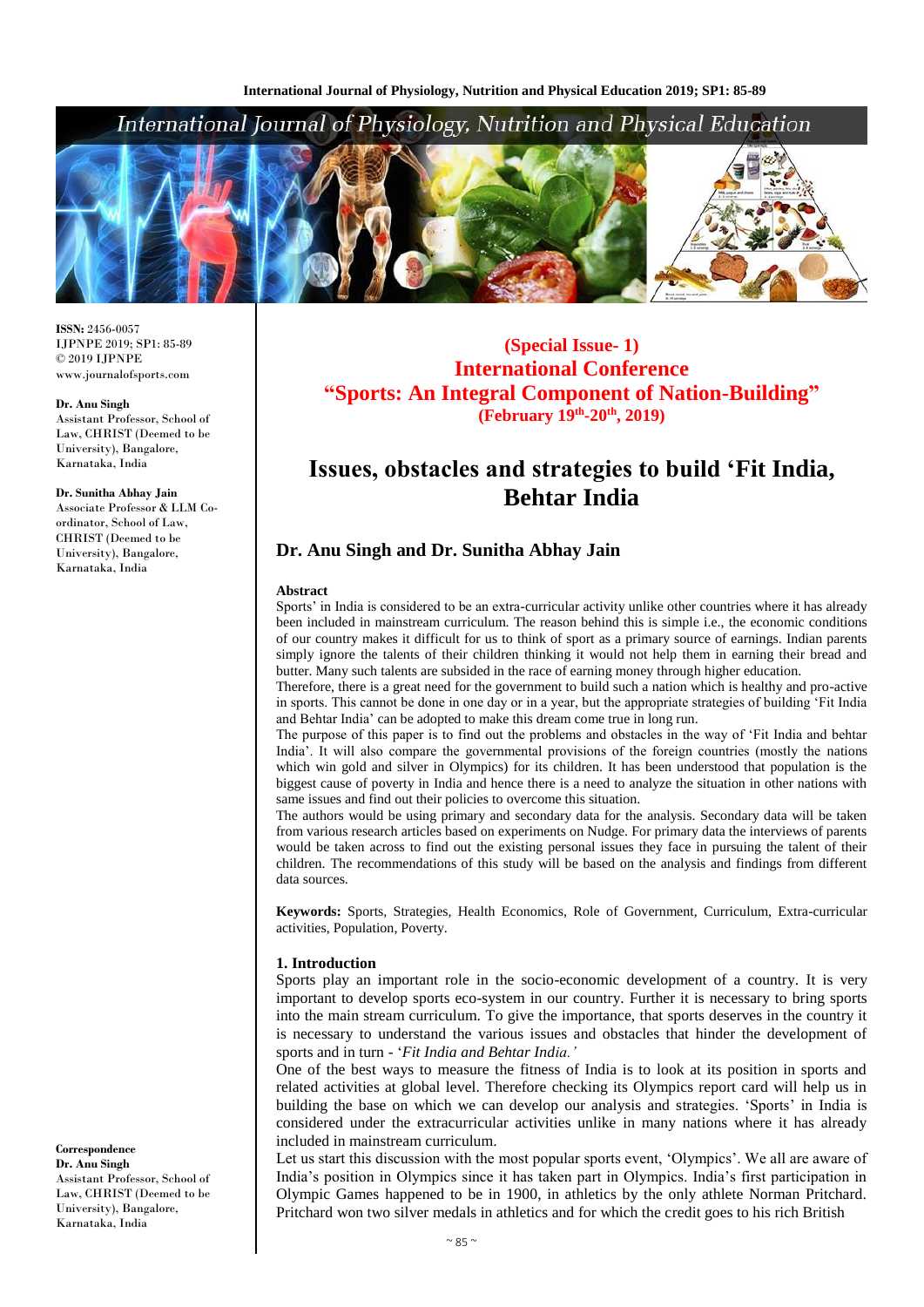parents and their attitude towards sports [1]. Out of total 32 appearances in Olympics India has won total of 28 medals. To express this misery we must also add that India has the largest population in the world only next to China [2]. India's onesixth share in the world's population translated into a 1/929 share in 2004 Olympic medals  $[3]$ . There is a great need to analyze the issues and the obstacles which come in the way of our potential players.

There is a great need for the government to build such a nation which is healthy and pro-active in sports. This cannot be achieved instantly but appropriate strategies of building '*Fit India and Behtar India'* need to be adopted to make this dream come true in long run. "India needs to invest in the long term, not expecting miracles at the touch of a button  $[4]$ ."

## **2. The Issues**

The population of 1.34 billion country definitely has no dearth of talented sports persons, but these talents are either hidden due to excessive poverty and competition for jobs in the market or are subsided due to the lack of nutritional food habits by average Indians. Indians are overloaded with responsibility of getting higher education and some jobs in government or private sectors to run their family. The two issues which we find in India's Olympics report card very clearly depicts the health and fitness vulnerability of Indians. From the statistics available on sports in India it can be inferred that there are basically two issues:

- **A.** Low rate of participation in sports (except cricket) and health activities;
- **B.** Poor Performance of sportspersons who rarely makes it to finals or even semi-finals.

The reason behind this looks simple, the economic conditions of our country makes it difficult for us to think of sport as primary source of earnings. Indian parents simply ignore the talents of their children thinking it would not help them in earning their bread and butter. Many such talents are subsided in the race of earning money through higher education. Anirudh Krishnan in his article mentioned about poverty rate and lack of information/guidance as one of the reasons for low participation rate in sports at the international level [5].

Though the sources behind these two issues are interlinked but still it is wise to find out the reasons separately to keep it clear and simple. It will also help us in finding out the strategies to make India fit and better with respect to health and education.

#### **A. Low rate of participation in sports and health activities**

Every sixth person in this world is Indian, and only 0.0010 person of India participates in Olympics<sup>[6]</sup>. After reviewing different existing literature and interviewing a cross-section of students and parents of different economic backgrounds we are able to deduce the reasons behind low participation rate by Indians in different sports activities. These are: corruption, poverty, lack of motivation from family, no proper earnings from sports as major obstacles for converting talents into achievements which are discussed below:

**a) Corruption:** The first and foremost problem hampering health conditions of Indians is the high level of corruption prevailing in India. Due to corruption at the various levels in the Indian Political system the funds are not diverted properly and do not reach the sportspersons

who are entitled to the funds. The rampant corruption has stunted the talented pool and has held India from reaching new heights. In spite of the Parliament passing the Prevention of Corruption Act, corruption has not been curbed in the Indian bureaucratic system as per the report of India Corruption survey, 2018.

- **b) Poverty:** Despite the remarkable progress in the attempts to reduce poverty in India it still maintains Poverty to be at 13.4% at the International Poverty line. Over 176 million Indians were living in extreme poverty in 2015. Poverty reduction programs are also unable to reduce inequality among the Indian States. It has unevenly benefitted the States and social groups which were already better off [7]. As Poverty looms large in the society it makes it difficult for the aspirants to afford the facilities available in India for their training and health purposes. Many Indian players are living a poor life after opting for sports and even won medals for our country. According to one of the articles of India times there are many award winning sports persons now are living in poverty. For instance, India's fastest woman Asha Roy is living in abject poverty. Another woman Nisha Rani Dutt after realising that her career as an archer could not help her support her family left the sport two years back to earn some money for her family. This obviously becomes quite demotivating for the potential sportspersons to opt sports as their career [8].
- **B. Indian Mind-Set:** Upon interviewing approximately 100 working Indians who very good in sports and health activities about why they did not pursue this as their career. 80% of them responded family pressure to pursue higher education seriously and choosing an elite career option as doctor, scientist, and engineer etc. 10% of them responded it as their hobby and 10% did not get proper guidance or chance to follow it up even though they have put efforts. These responses clearly show that sports were considered as secondary activity or just hobby which could not earn them their daily bread and better. Of course the reason to have this sort of mind-set among Indian is lack of health infrastructure and career options available in India. Also due to the fact that they learned how pathetic life our retired Indian players are living. The mindset of Indian people towards Sports can be understood in Niti Aayog's popular phrase: "*Kheloge Kudoge to honge kharab, padhoge likhoge to banoge nawab.*" which highlights the societal barriers that views sports as a lesser field when it comes to pride and prestige [9].

## **C. Poor Performance of Sports Persons**

Not only the participation rate is poor in India, but the Olympic records clearly show poor performances of Indian players at the international level. The level of sports such as football, hockey, gymnastic, swimming, which needs high level of stamina and physical activities are performed below standard by our players. This is due to various reasons mentioned below:

**a) Trade-off between sports and higher education** 'Practice makes the man perfect.' unless you practice you cannot perfect your talents. We asked students who are inclined towards sports and are playing at university level about why Indians performing below standards at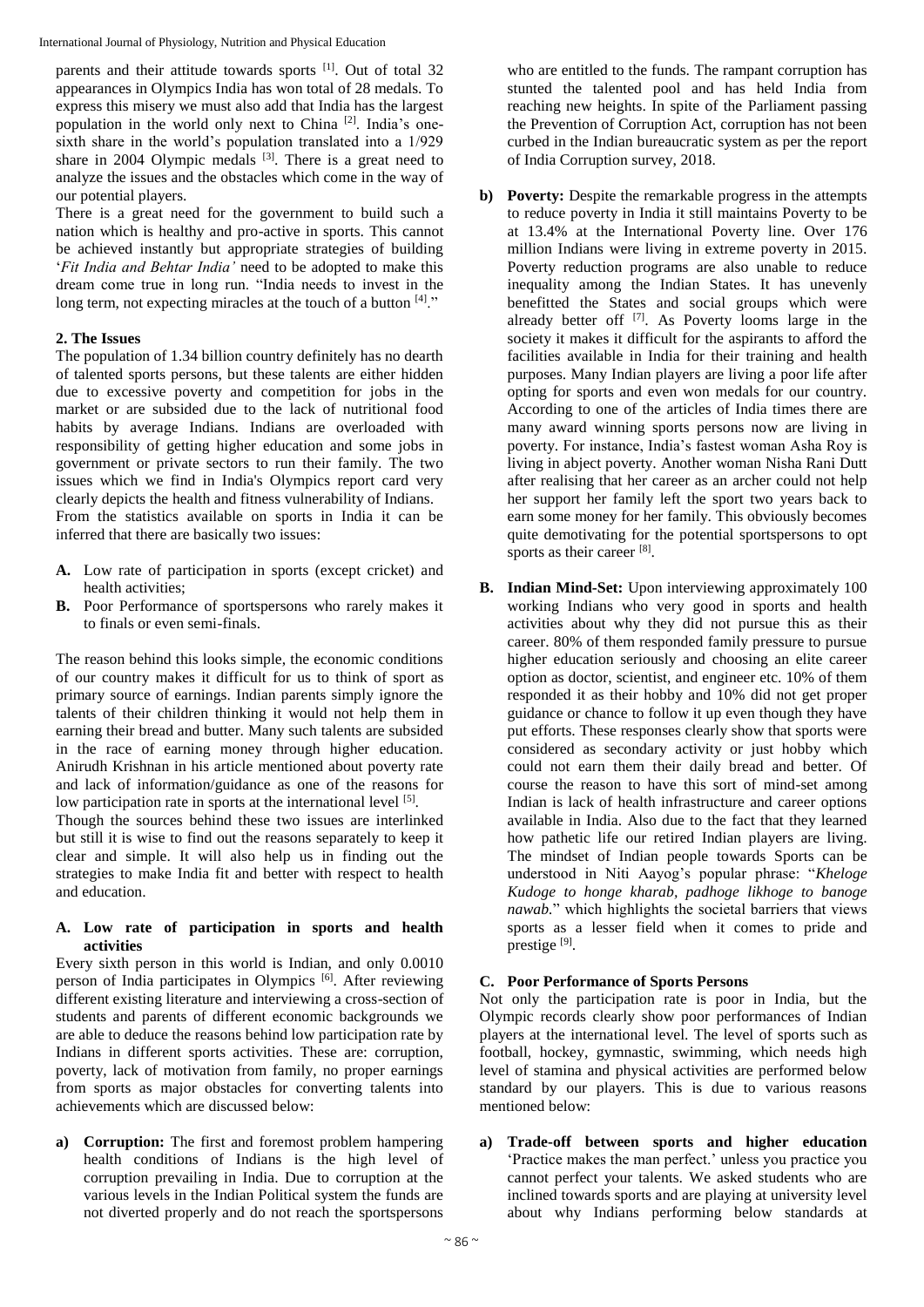international level. On an average their responses were 'no time and place to practice' to reach to the standards of international level players. They are facing 'trade-offs' between the time spent on higher studies and practice for their favourite sports. On their response to 'no time to practice', it has been observed that most of the curriculum of the universities in India carry loads of syllabus with hundreds of books to be read, to pass the exam (mostly written exam). The health activities (like, yoga, sports, gym, meditation etc) are not given any credit in the main curriculum. These activities get their place in extra-curricular column that too as an optional activity. Even if the talented Indians try to pay more attention towards sports activities they tend to lose their educational grades and therefore do not get better jobs. Because of the curriculum which is inclined toward higher studies. Makes it difficult for the students to pay attention towards health and sports activities. Health and Sports activities are always been added as an extracurricular activity which tend to reduce the interest for such activities among Indian students.

**b) Poor health and sports infrastructure**: The Indian sports infrastructure and the health facilities are not up to the international level. It is very important to have good sports infrastructure if our sportsperson need to excel in the sports at the international level. Games like, football, hockey, wrestling, running, tennis etc. requires lot of practice and a proper designated area. India rarely has such facilities available. The forward States in India may have few good stadiums but the backward States do not have it in proper shape and size <sup>[10]</sup>. Sports come under the State list, and the States have not invested much in building sports infrastructure. Not much initiative has been taken up the government to promote sports as a philosophy of life. The non-availability of land is another major obstacle which faces trade-off between building homes or sports area in poverty ridden States.

## **3. The Existing Strategies**

The National strategy for sports in Scotland has emphasized the importance of sports and stressed that when one participates in sports it helps in improving the quality of life of people. It also promotes social inclusion, improves health, counters anti-social behaviour, raises individual self-esteem and confidence and widens horizons [11]. Article 1 of the Charter of Physical Education and Sports adopted by UNESCO in 1978 emphasizes that, "Every human being has a fundamental right of access to physical education and sport, which are essential for the full development of his personality. The freedom to develop physical, intellectual and moral powers through physical education and sports must be guaranteed both within the educational system and in other aspects of social life <sup>[12]</sup>. The Charter stresses on the fact that: "the practice of physical education and sport is a fundamental human right for all"<sup>[13]</sup>. The Convention on the Rights of the Child also recognizes the right of the child to rest and leisure, to engage in play and recreational activities appropriate to the age of the child. It further provides that not only do children have the right to play, they also have the right to the provision of opportunity to play, requiring states to encourage the provision appropriate and equal opportunities for cultural, artistic, recreational and leisure activity' [14]. The United Nations Inter-agency Task force [15] on sport for development and Peace recommended that sports must be included in the

development agenda of national and international development agencies. It also recommended governments to identify and make available resources for sport initiatives and to maximize participation in and access to '*sport for all'* within their own countries  $[16]$ . It is very important for any country to promote sports as it can serve as an effective model for peace and development.

Many ills like political interventions, corruption, low quality infrastructure, favoritism, lack of good coaches, meagre budgetary allocation has further worsened the situation. Rajyavardhan Singh Rathore, the Union Sports Minister has observed that the word, 'Authority' should be dropped from the Sports Authority of India as the word has lost relevance in the modern sporting scenario.

Despite the size of our country and the population the performance in the international sports is not up to the country's potential. Except for few sports like cricket, badminton, hockey, boxing and wrestling the performance of India in other sports is poor. In the recently concluded Rio Olympics, 2016 the country did not fare well in spite of sending the largest contingent comprising of 118 athletes. Despite the number, India was ranked 65<sup>th</sup> in the total tally of medals and it could manage to bag only two medals- one silver medal in badminton and one bronze medal in wrestling. India has to carve a niche of being an internationally sporting power. It can draw lessons from countries like China which has recently emerged as an ardent competitor in Summer Olympics. China has proved itself to be a global power in international sports which is evident from the fact that it has been ranked second in total medals tally and bagged around 204 gold, 148 silver and 134 bronze medals. This can be attributed to State-driven approach to international sporting competition and the pro-active role of the Chinese government in strengthening the governmental policies and programs.

One can see a ray of hope as the Indian government has taken some positive steps to remedy the situation. The Khelo India policy focuses on the bringing physical education in the mainstream by incorporating it in the school curriculum. Grants for the creation of sports infrastructure and training facilities have been provided for under the policy. Khelo India has a budget of \$ 350 million over three years. A step in the positive direction is the idea of setting up India's first National Sports University and funding of the existing universities to deliver degrees in sports science and sports medicine. In order to improve the quality of high performance coaching and athlete training, Mission Olympic cell has been formed. In order to professionalize the management of elite athletes the idea of remodel the sports bureaucracy has been mooted. Twelve Indian players of international eminence have been appointed as government National observers for the development of various sports in the country. These observers have also been given the responsibility of assessing the existing sports and health facilities and to report on the various gaps at the venues of the national coaching camps. To train girls and women to participate at the national and international level the government has made provisions for financial help to recognized National Sports Federations under it the scheme of, 'Assistance to National Sports Federations.' The government has also approved the appointment of foreign coaches and supporting staff to provide best possible help and support to athletes in their training for the upcoming 2020 Olympics.

The NITI Aayog in its 20 point action plan titled, '*Target 50 Olympic medal action plan for revitalizing sports in India*',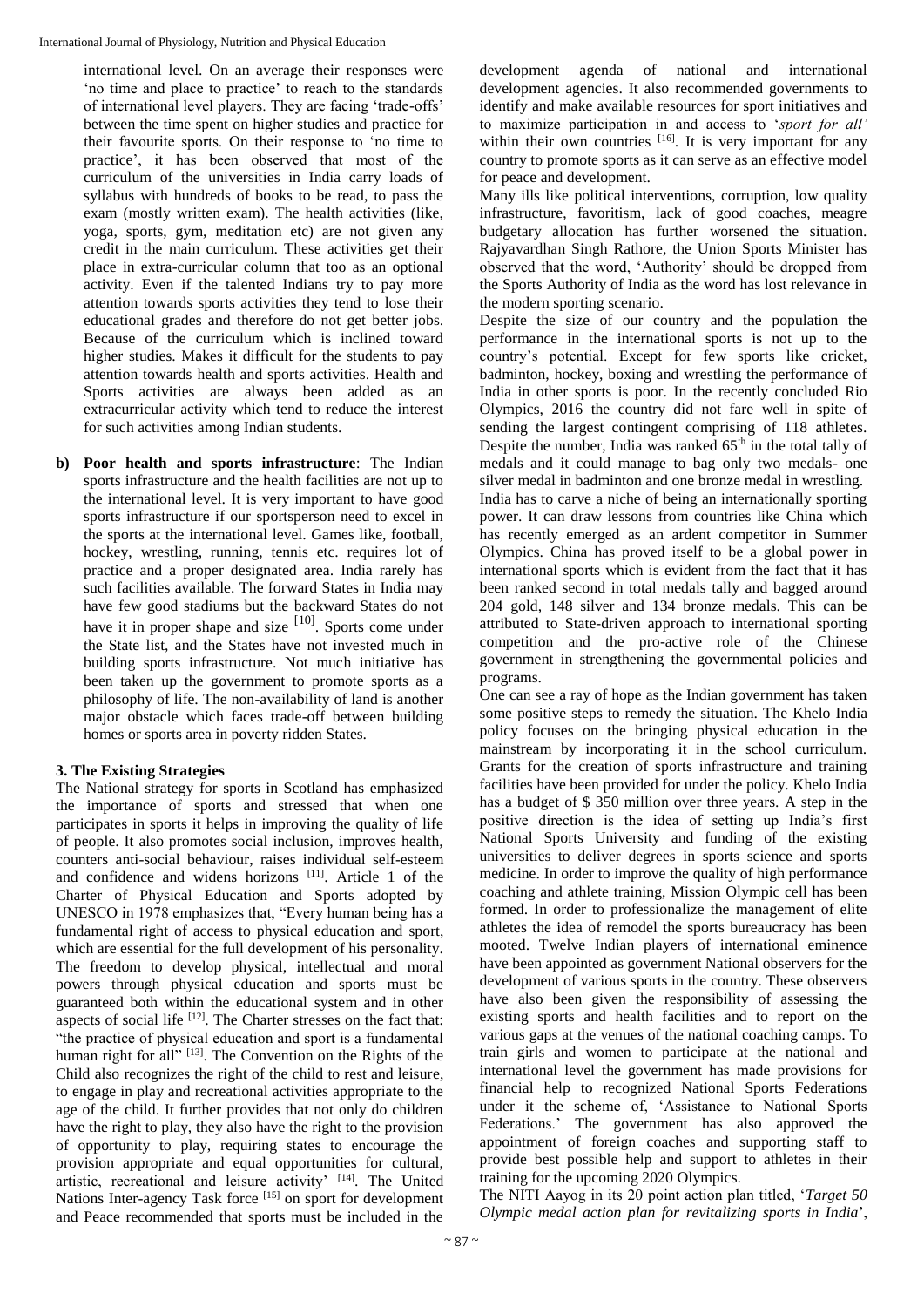has laid down short term and long term action plans. It also lays emphasis on harnessing the potential of indigenous and regional sports. Coaching and mentoring are fundamental skills required for the development of any sportsperson and hence it emphasizes the need for world class coaches and also qualitative-cum-quantitative grading system for coaches. The short term targets focuses on having insurance scheme for sports injuries; strengthening and improving the existing Sports Training Centres.

#### **4. Suggestions for Further Action Plan**

It's been seen that much is been already in line to make India fit and behtar but somehow these don't seem to be really effective for the country like ours. We need something more than this. From our analysis discussed above we have come up with suggestions which can be complimentary to the strategies already adopted by our country and its states.

#### **a) Revamping our Curriculum**

To make India a fit India and *behtar* India, we need to adopt a multi-pronged approach to build a sports ecosystem. It is important to bring sports in the mainstream education system rather than being considered only as an extracurricular activity. It must be included in the core syllabus and marks or grades need to be allotted for the sports like any other subject. This will bring about seriousness in students towards sports and change the mindset of people to take sports as a career option.

- **b) Optimum Budgetary allocations for training and**  development: Optimum level of investment needs to be increased for developing sports. The representation of the country in Olympics has to be increased to gain more visibility and accolades. To train our sports persons to participate in Olympics and other sports at the international level, it is necessary to provide the training of international standard for which the infrastructure needs to be revamped.
- **c) Health facilities:** A fit and healthy person can only perform well in the sporting activities and hence maintaining the health of sports personnel is of utmost importance. Proper nutrition, medical care, diet plans for the players to improve their health needs to be focused upon.
- **d) Nudging:** Nudging is a concept provided by the noble laureates Richard Thaler and Cass Sustain. This can be done to enable human behavior to achieve the required goal. Thaler in his book 'Nudge: Improving Decisions about Health, Wealth, and Happiness' has examined how the gut instincts can deviate human beings from opting for rational choices. He suggested curing this inefficient behavior of human beings by nudging them for the right choice. This way we can also promote liberalism over force decisions which come from formal institutions. For instance, The motto adopted by Star Sports new film emphatically states, 'Kheloge Kudoge toh banoge lajawab' to nudge youngsters into sports. The film had been launched to promote the pioneering initiative of the Ministry of Youth Affairs and Sports Government of India, "Khelo India School Games", which will be broadcast on the Star Sports network and Holstar in January, 2018<sup>[17]</sup>.

Sports minister's releasing a video of doing push-ups in office was quite fascinating and represents that there is no trade-offs between work and being healthy. It has nudged and motivated many to follow up with their health along with their work.

In addition to the above, there is a need to develop individual sports there is a need to create more sports academies. Creating a digital database for sports in the country will help the sports person as it increases access to data and information on the sporting activities. Implementation of the National Sports Code and Sports bill is the need of the hour. A periodic review of the sports persons, bodies and infrastructure should be done. Training the children for sporting activities from young age, including sports in school curriculum, training for coaches, development of sports infrastructure through the private and public mode are some of the medium to long term action plan <sup>[19]</sup>. Sports data repositories and a library of videos of best international practices of sports must be developed. Implementation of anti-doping measures as suggested by National Anti-doping Agency must be done. Investment in marketing and promoting sports can be drawn from the success of the IPL. The cost of sporting equipment can be decreased when they are manufacture under the 'Make in India' program in the special economic zones. Financial support to experienced coaches and other support personnel will help in getting better quality coaches. Sports which are not very popular should be brought into the forefront through investment and media coverage.

In order to encourage girls to participate in sporting activities special schemes should be announced by Government. Tax benefits can be given for investment in sports and games to the private sector in order to encourage investment in sports. Strengthening the legal regime in India will play a crucial role in the development of sports as at present there are no national or State legislations in place for regulation of sports in India. The Ministry of Youth Affairs & Sports set up by Govt. of India contributes to the creation of infrastructure and capacity building and for achieving excellence in various events both at the national and international levels. The promotion of sports in India is done by autonomous bodies like the National Sports Federations. For the purpose of regulation of National Sports federations, the Ministry of Sports and Youth Affairs issues notifications and guidelines from time to time. At present, Sports in India is governed and regulated by National Sports Policy; Sports Law and Welfare Association of India; Sports Authority of India; The Sports Broadcasting Law in India<sup>[19]</sup>. Hence there is an urgent need to adopt the above suggestions to build '*Fit* India, Behtar India!

#### **5. References**

- 1. https://www.telegraphindia.com/opinion/the-story-of-achampion-from-the-east/cid/555717
- 2. http://worldpopulationreview.com/countries/indiapopulation/
- 3. https://sites.duke.edu/krishna/files/2013/10/EPW\_krishna \_haglund\_Olympics.pdf
- 4. ibid
- 5. *Supra n*.3
- 6. ibid
- 7. www.worldbank.org
- 8. indiatimes.com
- 9. http://wire.indywatch.org/archiver/wire.indywatch.org/re sources/timemachine/2016/266/allworld.html
- 10. https://sportsvenuebusiness.com/index.php/2018/01/29/pr esent-status-sports-infrastructure-india-necessaryrecommendations-development/
- 11. Sports cotland, 2003, 7, available